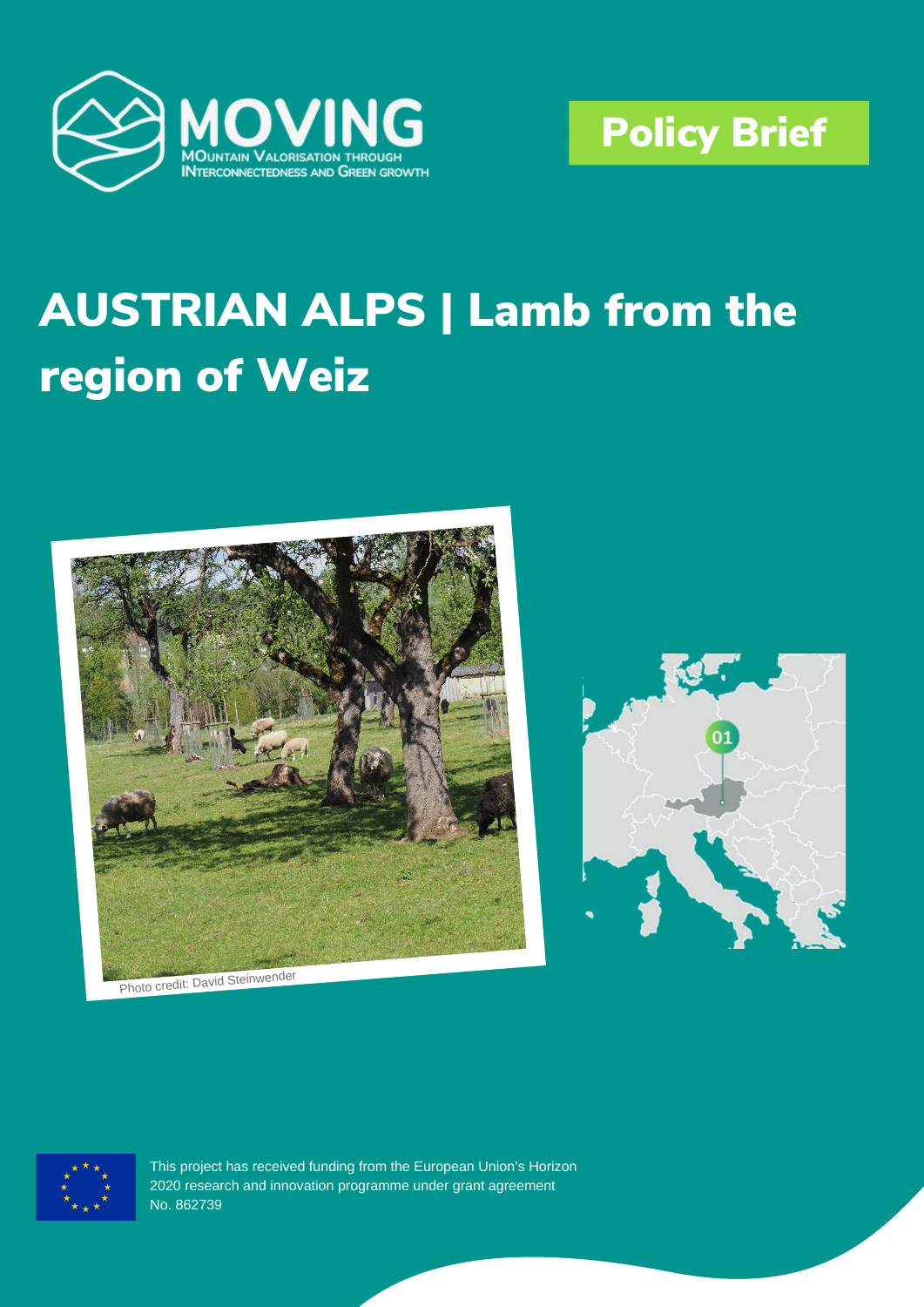

## **Austrian Alps: lamb from the region of Weiz**

*Authors: David Steinwender & Sandra Karner (IFZ)* 

#### **Summary**

Sheep farming on alpine pastures, which are not suitable for cattle farming, has a long tradition in the mountain farming areas of the Province of Styria.

After the value chain of sheep wool lost importance, innovative sheep farmers recognised a growing trend in demand for high quality lamb. They founded the [cooperative 'Weizer Schaf](https://shop.mähh.at/)[bauern'](https://shop.mähh.at/) in 1994, and established a successful value chain for meat and dairy products. The cooperative now comprises about 300 farms.

While the marketing of meat and dairy products is well established through various channels and under a common brand, the wool is still underutilised as valuable product. Through the cooperation of sheep farmers with regional climate protection initiatives, research, and regional business actors, innovative products are developed, adding value to sheep farming and contributing to climate change mitigation strategies.

**Know more about the Austrian Alps Reference Region**, its selected value chain and the regional multi-actor platform (MAP), [here.](https://www.moving-h2020.eu/reference_regions/austrian-alps-austria/)

### **Key policy messages**

- Cooperatives strengthen the collective efforts and innovation capacities
- It is necessary to support:
	- Diversification of marketing and products.
	- Regional embeddedness and networking for integrated regional/rural development and climate protection actions.
	- Cross sectorial integration of value chains.

## **1. The Mountain Reference Region (MRR)**

70% of the Austrian territory is defined as mountainous area ('Berggebiet'), mainly covered by the Austrian Alps. In 2016, 71.4% of total farm area (49,6% of agriculturally used area) was located in the mountain area (representing 58.1% of all farms). 66.6% of organic farms were mountain farms in 2019. The share of mountain area per federal states increases from east to west. Some federal states are 100% mountainous regions (Tyrol, Vorarlberg, and almost all of Carinthia and Salzburg). The MRR of the value chain is situated at the south-eastern edge of the Austrian Alps.

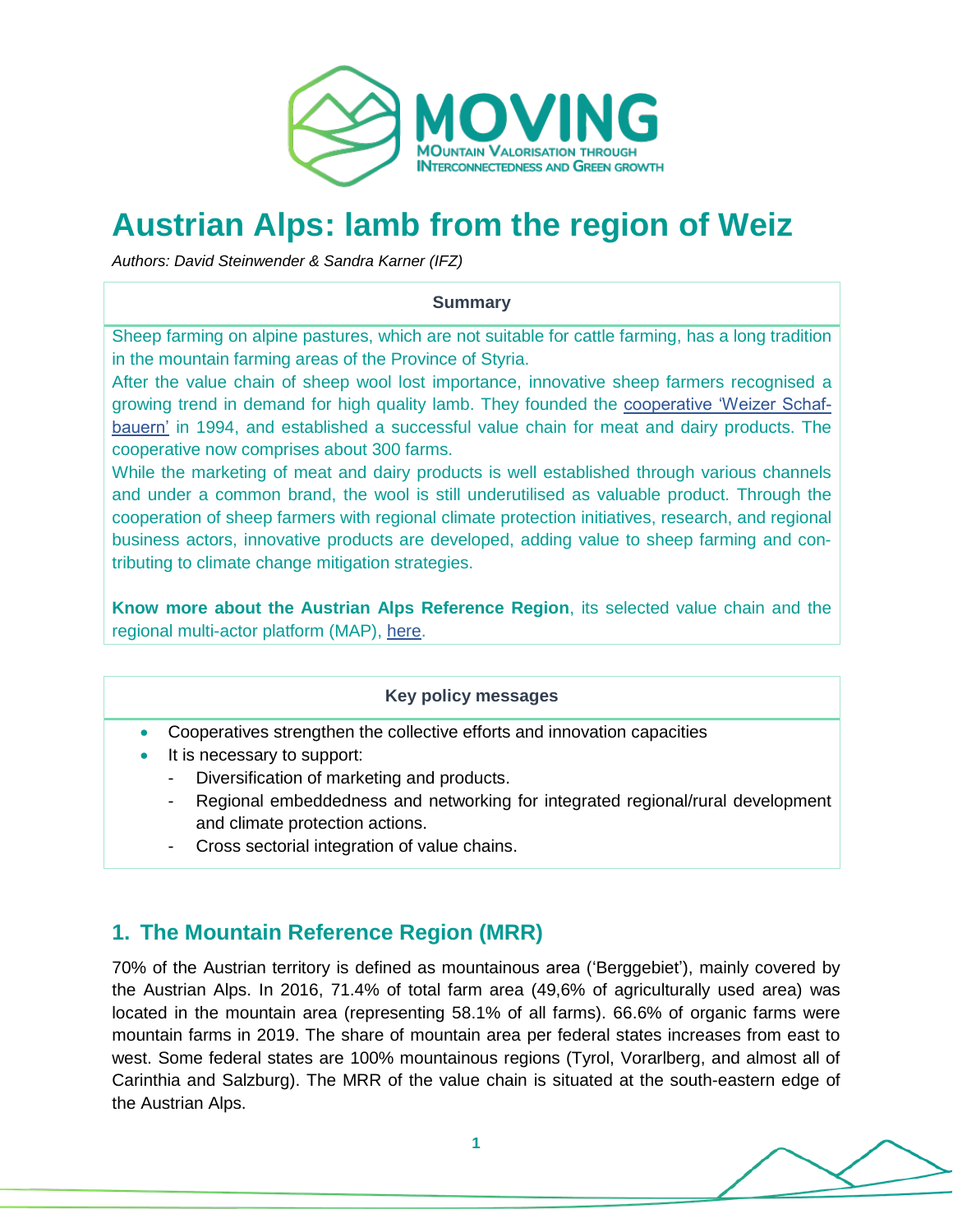

Some actors of the value chain (VC) are situated in areas with lower altitude or in the valleys. The selected VC, Lamb from the region of Weiz, is situated within the NUTS-3 region 'Oststeiermark' (AT 224) – political district 'Weiz' (no. 617; corresponding to LAU 1 definition).

The 'Weizer Bergland' extends from the Raab Valley in the west to the Feistritz - Anger area in the east and is bordered by the Passail Basin and the Fischbacher Alps in the north and by the Tertiary of the East Styrian Basin in the south. Karst is the predominant terrain type.

The region of Weiz is characterised by an Illyrian climate. Summers are mostly hot and dry with a very high propensity for (thunder-) storms. The latter are predicted to become stronger in the course of climate change, increasing the number of lightning strikes, hail and floods.

In the mountainous areas of the Weizer Bergland region prevails pasture farming with cattle and sheep for meat, milk and dairy production. The sheep are herded either on alpine pastures or on meadows at an altitude of 400 to 1270 metres above sea level. Some farmers refine herbs, sell fish or honey and other bee products, which are supported by the regional marketing of the LEADER region.

The valleys are characterised by agricultural landscapes. In addition to grassland and arable farming, fruit growing and wine production also play a role. The consequences of climate change are already noticeable.

## **2. Collaboration in the area**

Sheep farming in the region of Weiz has been a tradition for centuries, with lamb serving as staple food until the end of the 19<sup>th</sup> century. Until the 1950s, wool was the main product, later dairy and lamb meat products became increasingly important, while wool started to become a by-product. In the beginning of the 1990s, some innovative sheep farmers recognised the trend towards high-quality lamb and started to market lamb and sheep milk products together. When the local dairy closed down for failing to meet EU standards, the sheep farmers founded a cooperative to run this dairy by themselves. They also put back the local slaughterhouse into operation together with local premium beef producers, free-range pork farmers and two small local butchers. The Weizer sheep farmer [cooperative](https://shop.mähh.at/) consists of around 300 farms, most of them selling lamb meat. The number of dairy farmers is consciously limited to avoid oversupply and a subsequent drop in prices.

The foundation of this cooperative was crucial for the survival of the sheep farmers in Weiz for several reasons: a) the cooperative owned dairy and co-owned slaughter-house allows independence and a fair price for the farmers; b) the joint marketing and the introduction of shared branding increased their market power compared to the situation single independent farmers; c) the cooperative has a diversified marketing strategy, including the ongoing development of new products. Their products are sold directly to consumers, to the local gastronomy and through food retailers.

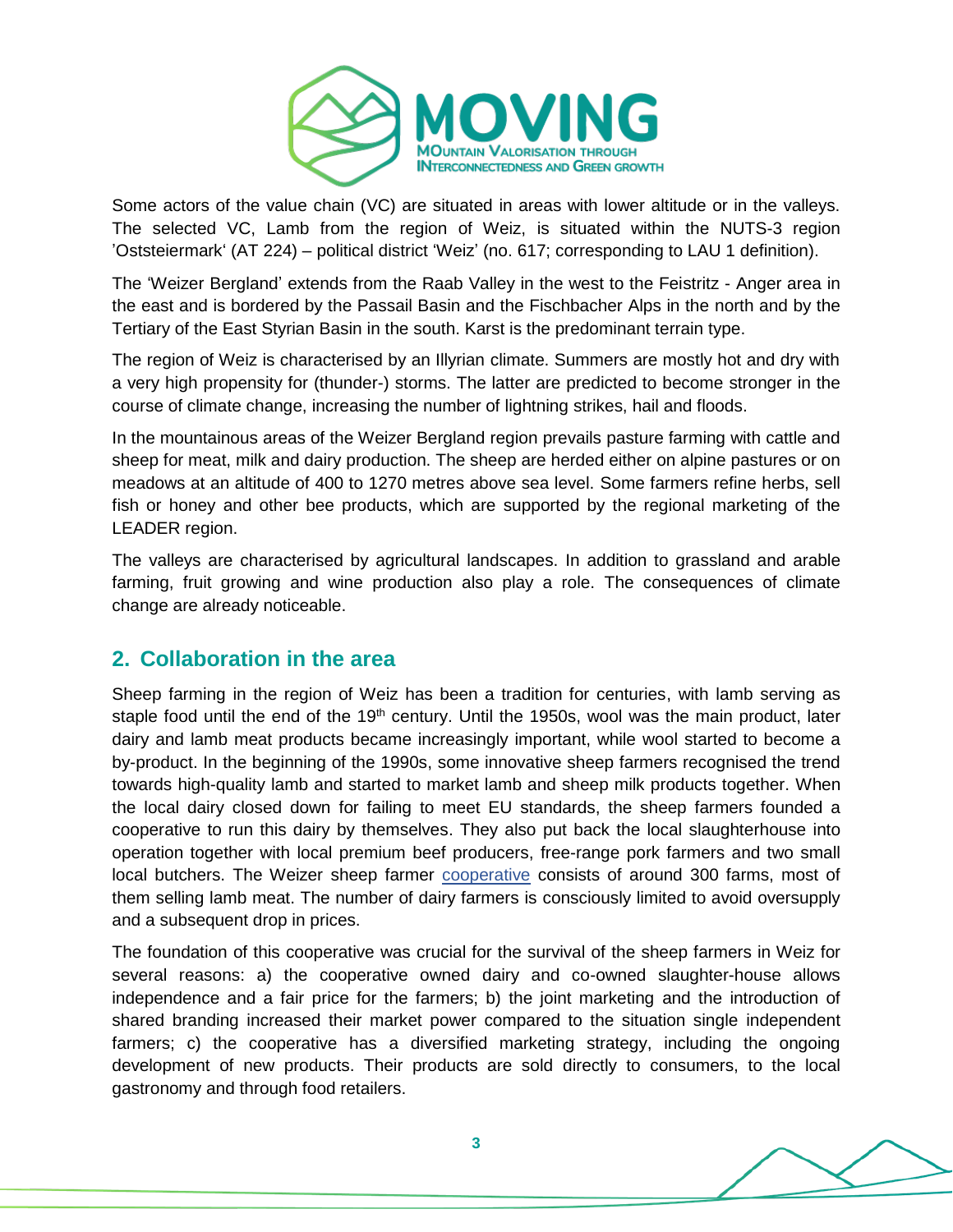

However, the wool is barely used commercially, and only some of the sheep farmers are ambitious enough to further explore innovative ways of generating value from the wool. Currently, a LEADER project on the use of sheep wool in palliative therapy is ongoing, which is accompanied by research partners, in order to explore its usability and therapeutic effectiveness.

The embeddedness of the initiative in the LEADER region 'Almenland & Energieregion Weiz-Gleisdorf' is fruitful for the sheep farming cooperative in several aspects. For instance, the Local Action Group (LAG) supports economic activities that contribute to climate action and adaptation as well as environmental protection and ethics. One example is the support in the marketing of food quality products, such as the label "Määh" of the sheep farmers from Weiz.

## **3. Value chain contribution to sustainability and resilience of the MRR: barriers and opportunities**

As ruminants, sheep emit more greenhouse gases per head than other livestock. Thus, and because of the relevance of the landscape to tourism in the region, sustainability is of high relevance for the sheep farmers from Weiz. Although only 10% of the cooperative's farms are certified organic, they are committed to high animal welfare standards and ecological sustainability characterised by extensive pasture farming, and genetically modified organisms GMO-free feed, which is mainly produced on-farm or sourced from the region. The cooperative has won several national competitions for sustainability, such as recently the 'Trigos' award for regional value creation. Moreover, their enterprise is also certified as a [Climate Alliance Austria](https://www.klimabuendnis.at/betriebe)  [business](https://www.klimabuendnis.at/betriebe) ('Klimabündnis-Betrieb').

The use of wool for commercial purposes has been very limited since the 1950s. The wool is only marketed by one farmer on a large scale, with a few other farmers doing so on a very small scale. Wool is still seen by many of the farmers as mainly a by-product of the necessary sheep shearing. Thus most of the wool is either sold below the costs for shearing to the "Styrian Sheep and Goat Breeding Association", which further sells it to a Belgian producer for insulation material, or it is used for its own purposes (burned for heating, soil fertiliser).

Recently, interest has emerged within one of the two ['Climate and Energy Model Region'](https://energieregion.at/) [initiatives](https://energieregion.at/) ('Energieregion Gleisdorf-Weiz') within the LEADER region to explore the local potential for wool as fertiliser (e.g. vertical greening of buildings) and insulation material as climate change adaptation measures.

Thereby not only benefits concerning climate relevant aspects could be achieved, but better value could be created for the sheep farmers, and the regional economy as well. The founding of the Weizer Schafbauern cooperative had been an important initiative to secure the persistence viability of sheep farming, which is characterised by small scale extensive farming in the Weizer Bergland region. This also made an important contribution to the preservation of the cultural landscape, especially where cattle are unsuitable for grazing. The regional nature park